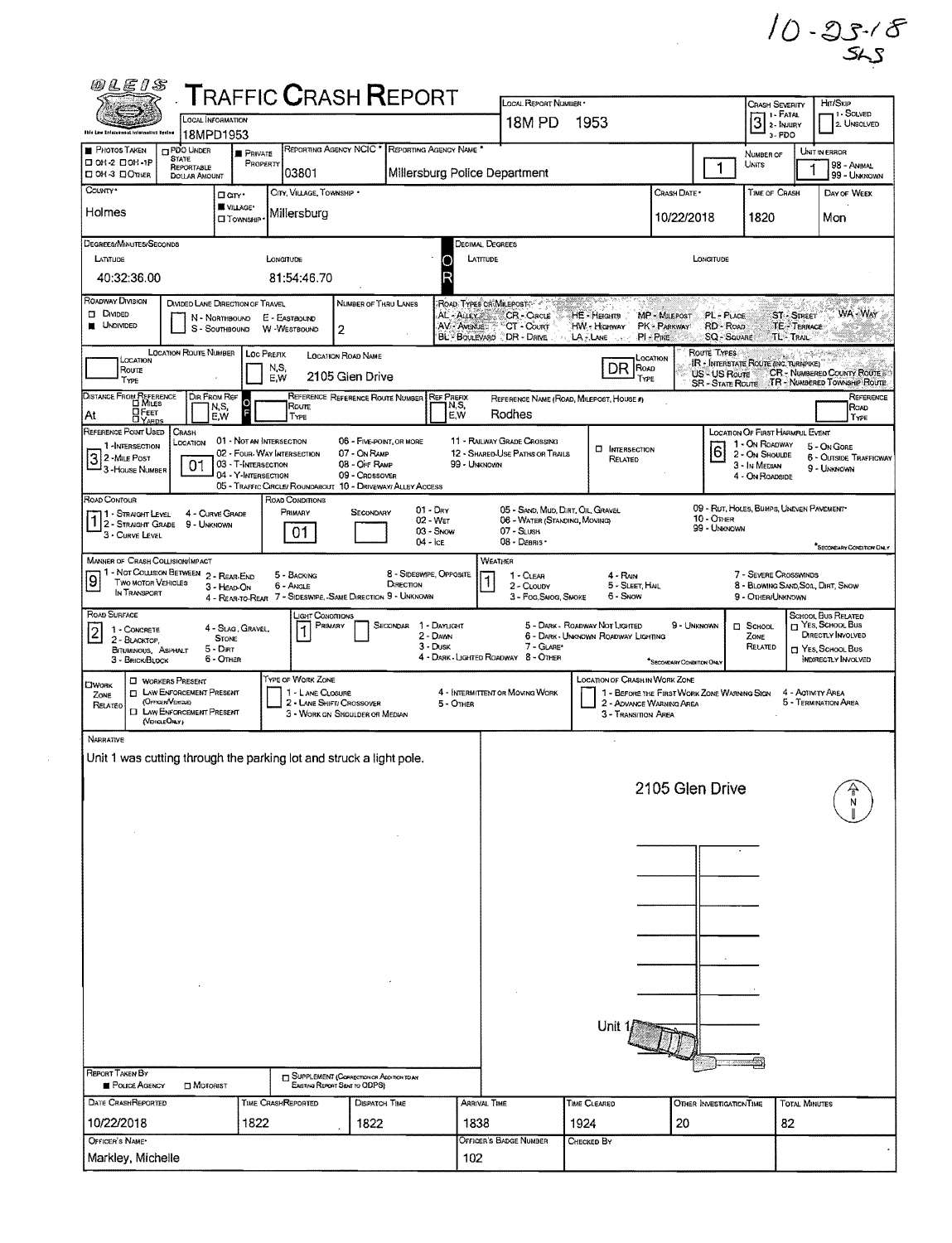|                                                                                                  | $J_{\mathsf{NIT}}$                                                                                                                                              |                                                                          |                                                                                                                                 |                                                                                                                     |                                                               |                                                                                                |                                                                                                        |                                                                                                                               |  |  |
|--------------------------------------------------------------------------------------------------|-----------------------------------------------------------------------------------------------------------------------------------------------------------------|--------------------------------------------------------------------------|---------------------------------------------------------------------------------------------------------------------------------|---------------------------------------------------------------------------------------------------------------------|---------------------------------------------------------------|------------------------------------------------------------------------------------------------|--------------------------------------------------------------------------------------------------------|-------------------------------------------------------------------------------------------------------------------------------|--|--|
|                                                                                                  |                                                                                                                                                                 |                                                                          |                                                                                                                                 |                                                                                                                     |                                                               | LOCAL REPORT NUMBER<br>18M PD                                                                  | 1953                                                                                                   |                                                                                                                               |  |  |
| <b>OWNER PHONE NUMBER</b><br>OWNER NAME: LAST, FIRST, MIDDLE ( C SAME AS DRIVER )<br>UNIT NUMBER |                                                                                                                                                                 |                                                                          |                                                                                                                                 |                                                                                                                     |                                                               |                                                                                                | DANAGE SCALE                                                                                           | <b>DAMAGE AREA</b>                                                                                                            |  |  |
|                                                                                                  | Mefford, John, E                                                                                                                                                |                                                                          |                                                                                                                                 |                                                                                                                     |                                                               |                                                                                                |                                                                                                        | FRONT                                                                                                                         |  |  |
| OWNER ADDRESS: CITY, STATE, ZIP                                                                  |                                                                                                                                                                 | <b>CISAME AS DRIVER</b> )                                                |                                                                                                                                 | 501-827-8036                                                                                                        |                                                               |                                                                                                |                                                                                                        | а                                                                                                                             |  |  |
|                                                                                                  | 2689 Yuba Rd, Heber Springs, AR, 72543                                                                                                                          |                                                                          |                                                                                                                                 |                                                                                                                     |                                                               |                                                                                                | 1 - NONE                                                                                               |                                                                                                                               |  |  |
| LP STATE LICENSE PLATE NUMBER                                                                    |                                                                                                                                                                 |                                                                          | <b>VEHICLE IDENTIFICATION NUMBER</b>                                                                                            |                                                                                                                     |                                                               | # Occupants                                                                                    | 2 - MINOR                                                                                              |                                                                                                                               |  |  |
| AR.                                                                                              | 121RJA                                                                                                                                                          |                                                                          | 3C6UR5DL9JG279364                                                                                                               |                                                                                                                     |                                                               | 1                                                                                              | 3 - FUNCTIONAL                                                                                         | O<br>о                                                                                                                        |  |  |
| <b>VEHICLE YEAR</b><br>2018                                                                      | <b>VEHICLE MAKE</b><br>Dodae                                                                                                                                    |                                                                          | <b>VEHICLE MODEL</b><br>Ram Truck 2500 - Q25                                                                                    |                                                                                                                     | <b>BLK</b>                                                    | <b>VEHICLE COLOR</b>                                                                           | 4 - Disabung                                                                                           |                                                                                                                               |  |  |
| PROOF OF                                                                                         | <b>INSURANCE COMPANY</b>                                                                                                                                        |                                                                          | POLICY NUMBER                                                                                                                   | Towed By                                                                                                            |                                                               |                                                                                                | 9 - Unexnown                                                                                           | ′α<br>σ<br>O                                                                                                                  |  |  |
| <b>INSURANCE</b><br>Soutnern Farm<br>SHOWN                                                       |                                                                                                                                                                 |                                                                          | MV00860726                                                                                                                      | T County                                                                                                            |                                                               |                                                                                                |                                                                                                        | res                                                                                                                           |  |  |
|                                                                                                  | CARRIER NAME, ADDRESS, CITY, STATE, ZIP                                                                                                                         |                                                                          |                                                                                                                                 |                                                                                                                     |                                                               |                                                                                                |                                                                                                        | <b>CARRIER PHONE</b>                                                                                                          |  |  |
| US DOT                                                                                           |                                                                                                                                                                 | VEHICLE WEIGHT GVWR/GCWR                                                 | CARGO BODY TYPE                                                                                                                 |                                                                                                                     |                                                               | <b>TRAFFICWAY DESCRIPTION</b>                                                                  |                                                                                                        |                                                                                                                               |  |  |
| HM PLACARD ID NO.                                                                                |                                                                                                                                                                 | 1 - LESS THAN OR EQUAL TO 10K LBS<br>2 - 10,001 то 26,000к Las           | 01 - No CARGO BODY TYPE/NOT APPLICABL 09 - POLE<br>01<br>02 - Busi VAN (9-15 SEATS, INC DRIVER) 10 - CARGO TANK                 |                                                                                                                     |                                                               | 1 - Two-Way, Not Divideo                                                                       |                                                                                                        | 1 2 - Two-Way, Not Dimded, Continuous LEFT TURN LANE                                                                          |  |  |
|                                                                                                  |                                                                                                                                                                 | 3 - MORE THAN 26,000K LBS.                                               | 03 - Bus (16+ Seats, INC DRIVER)<br>04 - VEHICLE TOWING ANOTHER VEHICLE<br>05 - Logging                                         | 11 - FLAT BED<br>12 - Dump                                                                                          | 13 - CONCRETE MIXER                                           |                                                                                                | 4 - Two-Way, Divideo, Positive MedianBarrier                                                           | 3 - Two-WAY, DIVIDED, UNPROTECTED (PAINTED OR GRASS >4FT.) MEDIA                                                              |  |  |
|                                                                                                  | HM CLASS<br><b>CI RELATED</b>                                                                                                                                   | <b>HAZARDOUS MATERIAL</b>                                                | 06 - INTERMODAL CONTAINER CHASIS<br>07 - CARGO VAN ENGLOSED BOX                                                                 |                                                                                                                     | 14 - AUTO TRANSPORTER<br>15 - GARBAGE /REFUSE                 |                                                                                                | 5 - ONE-WAY TRAFFICWAY                                                                                 |                                                                                                                               |  |  |
|                                                                                                  | NUMBER                                                                                                                                                          |                                                                          | 08 - GRAIN, CHIPS, GRAVEL                                                                                                       |                                                                                                                     | 99 - OTHER/UNKNOWN                                            | CI HIT / SKIP UNIT                                                                             |                                                                                                        |                                                                                                                               |  |  |
|                                                                                                  | NON-MOTORIST LOCATION PRIOR TO IMPACT<br>01 - INTERSECTION - MARKED CROSSWAL                                                                                    | Type of Use<br>$\mathbf{1}$                                              | UNIT TYPE<br>07                                                                                                                 |                                                                                                                     |                                                               |                                                                                                |                                                                                                        | PASSENGER VEHICLEB (LESS THAN 9 PASSENGERS MEDIHEAVY TRUCKS OR COMBO UNITS > 10K LBS BUS/VAN/LIMO(9 OR MORE INCLUDING DRIVER) |  |  |
|                                                                                                  | 02 - INTERSECTION - NO CROSSWALK<br>03 - INTERSECTION OTHER<br>04 - MIDBLOCK - MARKED CROSSWALK                                                                 | 1 - PERSONAL                                                             | 01 - Sub-COMPACT<br>02 - COMPACT                                                                                                |                                                                                                                     |                                                               | 14 - SINGLE UNIT TRUCK; 3+ AXLES                                                               |                                                                                                        | 13 - SINGLE UNIT TRUCK OR VAN 2AXLE, 6 TIRES 21 - BUSIVAN (9-15 SEATS, INC DRIVER)<br>22 - Bus (16+ Seats, Inc Davis)         |  |  |
|                                                                                                  | 05 - TRAVEL LANE - OTHER LOCATION<br>06 - BICYCLE LANE                                                                                                          | 2 - COMMERCIAL                                                           | 99 - UNKNOWN 03 - MID SIZE<br>OR HIT/SKIP<br>04 - FULL SIZE                                                                     |                                                                                                                     |                                                               | 15 - SINGLE UNIT TRUCK/TRAILER<br>16 - TRUCK/TRACTOR (BOBTAIL)                                 |                                                                                                        | NON MOTORIST<br>23 - AMMAL WITH RIDER                                                                                         |  |  |
|                                                                                                  | 07 - SHOULDER/ROADSIDE<br>08 - Sidewalk                                                                                                                         | 3 - GOVERNMENT                                                           | 05 - Minavan<br>06 - SPORT UTILITY VEHICLE                                                                                      |                                                                                                                     |                                                               | 17 - TRACTOR/SEMI-TRAILER<br>18 - Tractor/Double                                               |                                                                                                        | 24 - ANIMAL WITH BUGGY, WAGON, SURREY<br>25 - BICYCLE/PEDACYCLIST                                                             |  |  |
|                                                                                                  | 07 - Pickup<br>19 - TRACTOR/TRIPLES<br>09 - MEDIAN/CROSSING ISLAND<br>08 - VAN<br><b>DIN EMERGENCY</b><br>20 - OTHER MEDIHEAVY VEHICLE<br>10 - DRIVE WAY ACCESS |                                                                          |                                                                                                                                 |                                                                                                                     |                                                               |                                                                                                |                                                                                                        | 26 - PEDESTRIAN/SKATER<br>27 - OTHER NON-MOTORIST                                                                             |  |  |
|                                                                                                  | 09 - MOTORCYCLE<br>RESPONSE<br>11 - SHARED-USE PATH OR TRAIL<br>10 - MOTORIZED BICYCLE<br>12 - NON-TRAFFICWAY AREA<br>HASHM PLACARD<br>11 - SNOVANOBILE/ATV     |                                                                          |                                                                                                                                 |                                                                                                                     |                                                               |                                                                                                |                                                                                                        |                                                                                                                               |  |  |
|                                                                                                  | 99 - OTHER/UNKNOWN                                                                                                                                              |                                                                          | 12 - OTHER PASSENGER VEHICLE                                                                                                    |                                                                                                                     |                                                               |                                                                                                |                                                                                                        |                                                                                                                               |  |  |
| SPECIAL FUNCTION 01 - NONE<br>01                                                                 | 02 - Taxi<br>03 - RENTAL TRUCK (OVER 10KLBS)                                                                                                                    | 09 - AMBULANCE<br>$10 - F_{IRE}$                                         | 17 - FARM VEHICLE<br>18 - FARM EQUIPMENT<br>19 - Мотокноме                                                                      | Most Damaged Area                                                                                                   | 01 - None                                                     | 08 - LEFT SIDE                                                                                 | 99 - UNKNOWN                                                                                           | ACTION<br>1 - NON-CONTACT<br>$\overline{4}$<br>2 - Non-Collision                                                              |  |  |
|                                                                                                  | 04 - Bus - SCHOOL (PUBLIC OR PRIVATE) 12 - MILITARY<br>05 - Bus - Transit                                                                                       | 11 - HIGHWAY/MAINTENANCE                                                 | 20 - GOLF CART<br>21 - Train                                                                                                    | 02<br>09 - LEFT FRONT<br>02 - CENTER FRONT<br>03 - Right Front<br>10 - TOP ANO WINDOWS<br>MPACT ARE 04 - RIGHT SIDE |                                                               |                                                                                                |                                                                                                        |                                                                                                                               |  |  |
|                                                                                                  | 06 - Bus - Charter<br>07 - Bus - SHUTTLE                                                                                                                        | 13 - Pouce<br>14 - Pusuc Unury<br>15 - OTHER GOVERNMENT                  | 22 - OTHER (EXPLAN IN NARRATIVE)                                                                                                | 02 <sub>1</sub>                                                                                                     | 05 - Right Rear<br>06 - REAR CENTER                           |                                                                                                | 11 - UNDERGARRIAGE<br>4 - Struck<br>12 - LOAD/TRAILER<br>5 - STRIKING/STRUCK<br>13 - TOTAL (ALL AREAS) |                                                                                                                               |  |  |
| 08 - Bus - OTHER<br>07 - LEFT REAR<br>16 - CONSTRUCTION EOIP.<br>14 - Отнея                      |                                                                                                                                                                 |                                                                          |                                                                                                                                 |                                                                                                                     |                                                               |                                                                                                | 9 - Unknown                                                                                            |                                                                                                                               |  |  |
| PRE- CRASH ACTIONS                                                                               | MOTORIST                                                                                                                                                        |                                                                          |                                                                                                                                 |                                                                                                                     | NON-MOTORIST                                                  |                                                                                                |                                                                                                        |                                                                                                                               |  |  |
| 01                                                                                               | 01 - STRAIGHT AHEAD<br>02 - BACKING                                                                                                                             | 07 - MAKING U-TURN<br>08 - ENTERING TRAFFIC LANE                         | 13 - Negotiating a Curve<br>14 - OTHER MOTORIST ACTID                                                                           |                                                                                                                     |                                                               | 15 - ENTERING OR CROSSING SPECIFIED LOCATIG<br>16 - WALKING RUNNING, JOGGING, PLAYING, CYCLING |                                                                                                        | 21 - OTHER NON-MOTORIST ACTION                                                                                                |  |  |
| 99 - UNKNOWN                                                                                     | 03 - CHANGING LANES<br>04 - OVERTAKING/PASSING                                                                                                                  | 09 - LEAVING TRAFFIC LANE<br>10 - PARKED                                 |                                                                                                                                 |                                                                                                                     | 17 - WORKING<br>18 - Pushing Vehicle                          |                                                                                                |                                                                                                        |                                                                                                                               |  |  |
|                                                                                                  | 05 - MAKING RIGHT TURN<br>06 - MAKING LEFT TURN                                                                                                                 | 12 - DRIVERLESS                                                          | 11 - SLOWING OR STOPPED IN TRAFFIC                                                                                              |                                                                                                                     | 20 - STANDING                                                 | 19 - APPROACHING OR LEAVING VEHICLE                                                            |                                                                                                        |                                                                                                                               |  |  |
| CONTRIBUTING CIRCUMSTANCE                                                                        |                                                                                                                                                                 |                                                                          |                                                                                                                                 |                                                                                                                     |                                                               |                                                                                                | Vehicle Defects                                                                                        |                                                                                                                               |  |  |
| PRIMARY                                                                                          | MOTORIST<br>01 - None                                                                                                                                           |                                                                          | 11 - IMPROPER BACKING                                                                                                           | NON-MOTORIST<br>22 - None                                                                                           |                                                               |                                                                                                |                                                                                                        | 01 - TURN SIGNALS<br>02 - HEAD LAMPS                                                                                          |  |  |
| 10                                                                                               | 02 - FAILURE TO YIELD<br>03 - RAN RED LIGHT                                                                                                                     |                                                                          | 12 - IMPROPER START FROM PARKED POSITION<br>13 - STOPPED OR PARKED ILLEGALLY                                                    | 23 - IMPROPER CROSSING<br>24 - DARTING                                                                              |                                                               |                                                                                                |                                                                                                        | 03 - TAIL LAMPS<br>04 - BRAKES                                                                                                |  |  |
| 04 - RAN STOP SIGN<br>05 - Exceeped Speed Limit<br>SECONDARY                                     |                                                                                                                                                                 |                                                                          | 14 - OPERATING VEHICLE IN NEGLIGENT MANNER<br>15 - Swering to Avoid (Due to External Conditions)                                | 25 - LYING AND/OR ILLEGALLY IN ROADWAY<br>26 - FALURE TO YIELD RIGHT OF WAY                                         |                                                               |                                                                                                | 05 - STEERING<br>06 - TIRE BLOWOUT                                                                     |                                                                                                                               |  |  |
| 06 - UNSAFE SPEED<br>07 - IMPROPER TURN<br>08 - LEFT OF CENTER                                   |                                                                                                                                                                 |                                                                          | 16 - WRONG SIDE WRONG WAY<br>17 - FALURE TO CONTROL                                                                             | 27 - NDT VISIBLE (DARK CLOTHING)<br>28 - Inattentive                                                                |                                                               |                                                                                                | 07 - WORN OR SLICK TIRES<br>08 - TRAILER EQUIPMENT DEFECTIVE                                           |                                                                                                                               |  |  |
| 09 - FOLLOWED TOO CLOSELY/ACDA<br>99 - Unknown<br>10 - IMPROPER LANE CHANGE                      |                                                                                                                                                                 |                                                                          | 18 - VISION OBSTRUCTION<br>19 - OPERATING DEFECTIVE EQUIPMENT<br>20 - LOAD SHIFTING/FALLING/SPILLING                            | 29 - FAILURE TO OBEY TRAFFIC SIGNS<br>/Signals/Officer                                                              |                                                               | 09 - MOTOR TROUBLE<br>10 - DISABLED FROM PRIOR ACCIDENT                                        |                                                                                                        |                                                                                                                               |  |  |
|                                                                                                  | <b>PASSING/OFF ROAD</b>                                                                                                                                         |                                                                          | 21 - OTHER IMPROPER ACTION                                                                                                      |                                                                                                                     | 30 - WRONG SIDE OF THE ROAD<br>31 - Other Non-Motorist Action |                                                                                                |                                                                                                        | 11 - OTHER DEFECTS                                                                                                            |  |  |
| <b>SEQUENCE OF EVENTS</b><br>2                                                                   |                                                                                                                                                                 | 5<br>6                                                                   | <b>NON-COLLISION EVENTS</b><br>01 - OVERTURN/ROLLOVER                                                                           |                                                                                                                     | 06 - EQUIPMENT FAILURE                                        |                                                                                                | 10 - Cross Median                                                                                      |                                                                                                                               |  |  |
| 52<br>FIRST                                                                                      | Most                                                                                                                                                            |                                                                          | 02 - FIRE/EXPLOSION<br>03 - IMMERSION                                                                                           |                                                                                                                     | (BLOWN TIRE, BRAKE FAILURE, ETC)<br>07 - SEPARATION OF UNITS  |                                                                                                | 11 - Cross CENTER LINE<br>OPPOSITE DIRECTION OF TRAVEL                                                 |                                                                                                                               |  |  |
| HARMFUL <sup>1</sup><br>EVENT                                                                    | HARMFUL <sup>1</sup><br>EVENT                                                                                                                                   | 99 - Unknown                                                             | 04 - JACKKNIFE<br>05 - CARGO/EQUIPMENT LOSS OR SHIFT 09 - RAN OFF ROAD LEFT                                                     |                                                                                                                     | 08 - RAN OFF ROAD RIGHT                                       |                                                                                                | 12 - DOWNHILL RUNAWAY<br>13 - OTHER NON-COLLISION                                                      |                                                                                                                               |  |  |
|                                                                                                  | COLUSION WITH PERSON, VEHICLE OR OBJECT NOT FIXED                                                                                                               |                                                                          | COLLISION WITH FIXED, OBJECT                                                                                                    |                                                                                                                     |                                                               |                                                                                                |                                                                                                        |                                                                                                                               |  |  |
| 14 - PEDESTRIAN<br>15 - PEDALCYCLE                                                               |                                                                                                                                                                 | 21 - PARKED MOTOR VEHICLE<br>22 - WORK ZONE MAINTENANCE EQUIPMENT        | 25 - IMPACT ATTENUATOR/CRASH CUSHION33 - MEDIAN CABLE BARRIER<br>26 - BRIDGE OVERHEAD STRUCTURE<br>27 - BRIDGE PIER OR ABUTMENT |                                                                                                                     | 34 - MEDIAN GUARDRAIL BARRIER<br>35 - MEDIAN CONCRETE BARRIER |                                                                                                | 41 - OTHER POST, POLE<br>OR SUPPORT<br>42 - Culvert                                                    | 48 - TREE<br>49 - Fire Hydrant<br>50 - WORK ZONE MAINTENANCE                                                                  |  |  |
| 17 - Animal - Farm                                                                               | 16 - RAILWAY VEHICLE (TRAIN, ENGINE)                                                                                                                            | 23 - STRUCK BY FALLING, SHIFTING CARGO<br>OR ANYTHING SET IN MOTION BY A | 28 - BRIDGE PARAPET<br>29 - Bridge Rail                                                                                         |                                                                                                                     | 36 - MEDIAN OTHER BARRIER<br>37 - TRAFFIC SIGN POST           | 43 - Curs<br>44 - Олсн                                                                         |                                                                                                        | EQUIPMENT<br>51 - WALL BUILDING, TUNNEL                                                                                       |  |  |
| 18 - Animal - Deer<br>19 - ANIMAL - OTHER                                                        |                                                                                                                                                                 | <b>MOTOR VEHICLE</b><br>24 - OTHER MOVABLE OBJECT                        | 30 - GUARDRAIL FACE<br>31 - GUARDRAILEND                                                                                        |                                                                                                                     | 38 - OVERHEAD SIGN POST<br>39 - LIGHT/LUMINARIES SUPPORT      |                                                                                                | 45 - EMBANKMENT<br>46 - FENCE                                                                          | 52 - OTHER FIXED OBJECT                                                                                                       |  |  |
|                                                                                                  | 20 - MOTOR VEHICLE IN TRANSPORT                                                                                                                                 |                                                                          | 32 - PORTABLE BARRIER                                                                                                           |                                                                                                                     | 40 - Unury Pole                                               |                                                                                                | 47 - Mailbox                                                                                           |                                                                                                                               |  |  |
| Unit Speed<br>5                                                                                  | Posted Speed<br>15                                                                                                                                              | <b>TRAFFIC CONTROL</b><br>01 - No Controls<br>12                         | 07 - RAILROAD CROSSBUCKS                                                                                                        | 13 - Crosswalk Lines                                                                                                |                                                               | Unit Direction<br>FROM                                                                         | 1 - North<br>2 - South                                                                                 | 5 - NORTHEAST<br>9 - Unknown<br>6 - NORTHWEST                                                                                 |  |  |
|                                                                                                  |                                                                                                                                                                 | 02 - S TOP SIGN<br>03 - YIELD SIGN                                       | 08 - RAILROAD FLASHERS<br>09 - RALROAD GATES                                                                                    | 14 - WALK/DON'T WALK<br>$15 - O$ then                                                                               |                                                               | $\frac{1}{3}$                                                                                  | $3 - EAST$<br>4 - West                                                                                 | 7 - SOUTHEAST<br>8 - Southwest                                                                                                |  |  |
| STATED<br><b>ESTIMATED</b>                                                                       |                                                                                                                                                                 | 04 - TRAFFIC SIGNAL<br>05 - TRAFFIC FLASHERS                             | 10 - Costruction Barricade<br>11 - PERSON (FLAGGER, OFFICER                                                                     | 16 - Not Reported                                                                                                   |                                                               |                                                                                                |                                                                                                        |                                                                                                                               |  |  |
|                                                                                                  |                                                                                                                                                                 | 06 - SCHOOL ZONE                                                         | 12 - PAVEMENT MARKINGS                                                                                                          |                                                                                                                     |                                                               |                                                                                                |                                                                                                        |                                                                                                                               |  |  |

 $\bar{\phantom{a}}$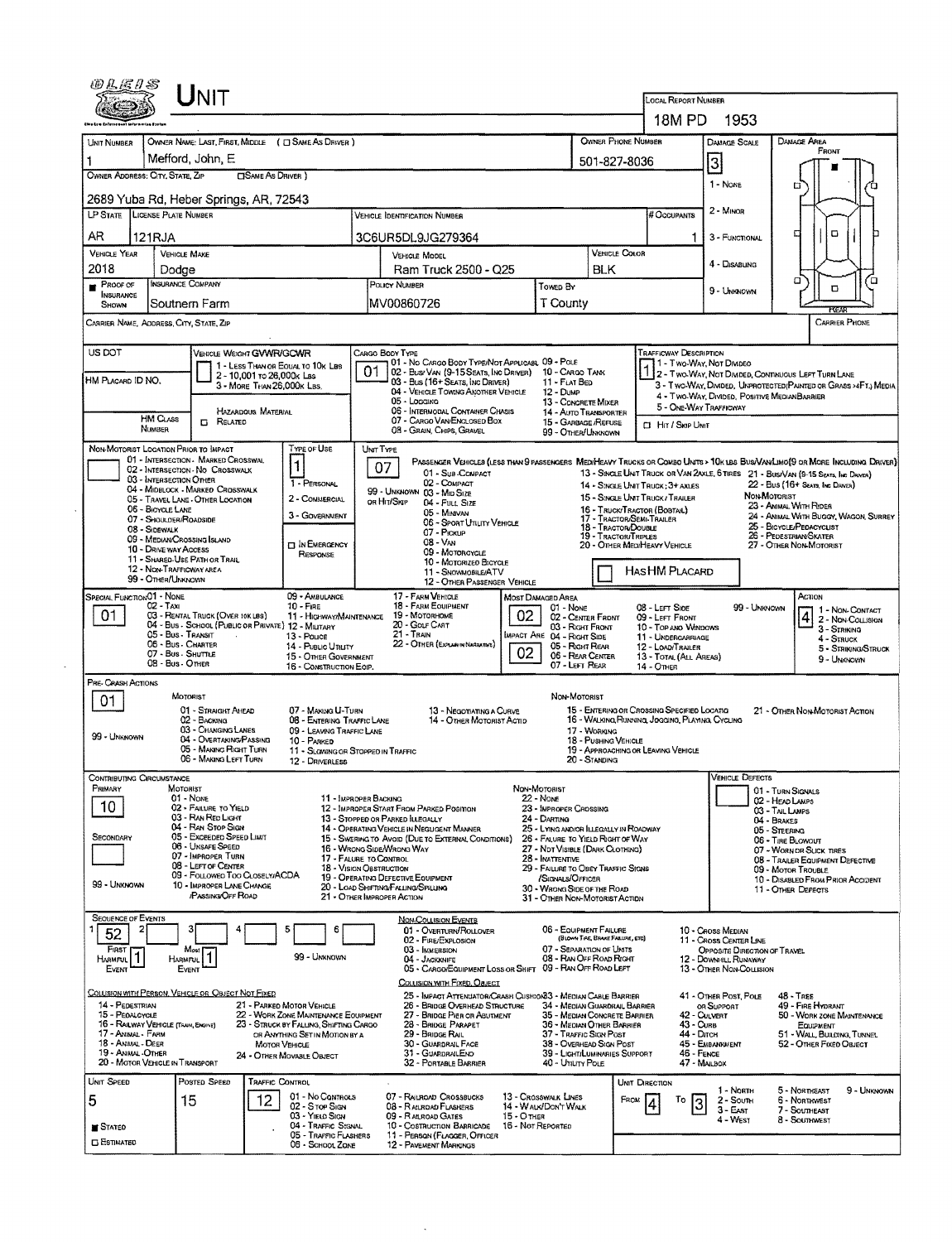|                 | @LE1S                                                       |                                                                                                  |                                                                |                       |                                                |                                 |                                                                                                  | MOTORIST / NON-MOTORIST / OCCUPANT                                                                              |                                                        |                                                             |               |                                                                                                 | <b>LOCAL REPORT NUMBER</b>                          |                         |                                                                         |               |   |                              |
|-----------------|-------------------------------------------------------------|--------------------------------------------------------------------------------------------------|----------------------------------------------------------------|-----------------------|------------------------------------------------|---------------------------------|--------------------------------------------------------------------------------------------------|-----------------------------------------------------------------------------------------------------------------|--------------------------------------------------------|-------------------------------------------------------------|---------------|-------------------------------------------------------------------------------------------------|-----------------------------------------------------|-------------------------|-------------------------------------------------------------------------|---------------|---|------------------------------|
|                 |                                                             |                                                                                                  |                                                                |                       |                                                |                                 |                                                                                                  |                                                                                                                 |                                                        |                                                             |               | 18M PD                                                                                          |                                                     | 1953                    |                                                                         |               |   |                              |
|                 |                                                             | UNIT NUMBER NAME: LAST, FIRST MIDDLE                                                             |                                                                |                       |                                                |                                 |                                                                                                  |                                                                                                                 |                                                        |                                                             | DATE OF BIRTH |                                                                                                 |                                                     |                         | AGE                                                                     | GENDER<br>Įм  |   | F - FEMALE<br>$M \cdot$ Male |
|                 | 06/10/1968<br>Mefford, John, E<br>ADDRESS, CITY, STATE, ZIP |                                                                                                  |                                                                |                       |                                                |                                 |                                                                                                  |                                                                                                                 |                                                        | 50<br>CONTACT PHONE - INCLUDE AREA CODE                     |               |                                                                                                 |                                                     |                         |                                                                         |               |   |                              |
|                 | NJURIES                                                     | 2689 Yuba Rd, Heber Springs, AR, 72543<br>INJURED TAKEN BY EMS AGENCY                            |                                                                |                       |                                                |                                 |                                                                                                  | MEDICAL FACILITY INJURED TAKEN TO                                                                               |                                                        | <b>SAFETY EQUIPMENT USED</b>                                |               | DOT COMPLIANT SEATING POSITION                                                                  | 501-827-8036                                        |                         | AIR BAG USAGE EJECTION                                                  |               |   | TRAPPED                      |
|                 |                                                             |                                                                                                  |                                                                |                       |                                                |                                 |                                                                                                  |                                                                                                                 | 04                                                     |                                                             |               | <b>D</b> MOTORCYCLE<br>HELMET                                                                   | 01                                                  |                         | $\mathbf{1}$                                                            |               |   |                              |
|                 | OL State                                                    | <b>OPERATOR LICENSE NUMBER</b>                                                                   |                                                                | OL CLASS<br>$\vert$ 1 | No<br><b>CIVAUD</b>                            | <b>M/C</b><br>lo <sub>End</sub> | CONDITION                                                                                        | ALCOHOL/DRUG SUSPECTED ALCOHOL TEST STATUS ALCOHOL TEST TYPE ALCOHOL TEST VALUE DRUG TEST STATUS DRUG TEST TYPE |                                                        |                                                             |               |                                                                                                 |                                                     |                         |                                                                         |               |   |                              |
|                 | AR                                                          | 907585039<br>OFFENSE CHARGED ( Q LOCAL CODE)                                                     |                                                                |                       | D.<br><b>OFFENSE DESCRIPTION</b>               |                                 | $\vert$ 1                                                                                        | $\mathbf{1}$                                                                                                    | 1                                                      | Citation Number                                             | 1             |                                                                                                 |                                                     |                         | 1<br>HANDS-FREE                                                         |               | 1 | <b>DRIVER DISTRACTED BY</b>  |
|                 |                                                             |                                                                                                  |                                                                |                       |                                                |                                 |                                                                                                  |                                                                                                                 |                                                        |                                                             |               |                                                                                                 |                                                     | <b>O</b> DEVICE<br>USED |                                                                         | 1             |   |                              |
|                 | Unit Number                                                 | NAME: LAST, FIRST, MIDDLE                                                                        |                                                                |                       |                                                |                                 |                                                                                                  |                                                                                                                 |                                                        |                                                             | DATE OF BIRTH |                                                                                                 |                                                     |                         | AGE                                                                     | Gender        |   | F - FEMALE<br>M - MALE       |
|                 |                                                             | ADDRESS, CITY, STATE, ZIP                                                                        |                                                                |                       |                                                |                                 |                                                                                                  |                                                                                                                 |                                                        |                                                             |               |                                                                                                 |                                                     |                         | CONTACT PHONE - INCLUDE AREA CODE                                       |               |   |                              |
|                 | <b>NJURIES</b>                                              | INJURED TAKEN BY EMS AGENCY                                                                      |                                                                |                       |                                                |                                 |                                                                                                  | MEDICAL FACILITY INJURED TAKEN TO                                                                               |                                                        | <b>SAFETY EQUIPMENT USED</b>                                |               | DOT COMPLIANT SEATING POSTION AIR BAG USAGE EJECTION                                            |                                                     |                         |                                                                         |               |   | TRAPPED                      |
|                 |                                                             |                                                                                                  |                                                                |                       |                                                |                                 |                                                                                                  |                                                                                                                 |                                                        |                                                             |               | MOTORCYCLE<br>Намет                                                                             |                                                     |                         |                                                                         |               |   |                              |
|                 | OL State                                                    | <b>OPERATOR LICENSE NUMBER</b>                                                                   |                                                                | OL CLASS              | No<br><b>O</b> VALID                           | M/C<br>$\Box$ $_{END}$          | Сомогтом                                                                                         | ALCOHOL/DRUG SUSPECTED ALCOHOL TEST STATUS ALCOHOL TEST TYPE ALCOHOL TEST VALUE DRUG TEST STATUS DRUG TEST TYPE |                                                        |                                                             |               |                                                                                                 |                                                     |                         |                                                                         |               |   |                              |
|                 | OFFENSE CHARGED                                             |                                                                                                  | (DLOCAL CODE)                                                  |                       | Dι<br><b>OFFENSE DESCRIPTION</b>               |                                 |                                                                                                  |                                                                                                                 |                                                        | <b>CITATION NUMBER</b>                                      |               |                                                                                                 |                                                     |                         | HANDS-FREE                                                              |               |   | <b>DRIVER DISTRACTED BY</b>  |
|                 |                                                             |                                                                                                  |                                                                |                       |                                                |                                 |                                                                                                  |                                                                                                                 |                                                        |                                                             |               |                                                                                                 |                                                     | <b>DEVICE</b><br>USED   |                                                                         |               |   |                              |
|                 | <b>INJURIES</b>                                             |                                                                                                  | INJURED TAKEN BY                                               |                       |                                                |                                 | SAFETY EQUIPMENT USED                                                                            |                                                                                                                 | 99 - UNKNOWN SAFETY EQUIPMENT                          |                                                             |               |                                                                                                 |                                                     |                         |                                                                         |               |   |                              |
|                 | $2 - P$ OSSIBLE                                             | 1 - No Injury / None Reporte<br>3 NON-INCAPACITATING                                             | 1 - NOT TRANSPORTED<br><b>TREATED AT SCENE</b><br>$2.5$ EMS    |                       |                                                | Motorist                        | 02 <sup>1</sup> - SHOULDER BELT ONLY USED                                                        | 01 - NONE USED - VEHICLE OCCUPANT                                                                               |                                                        | 05 - CHILD RESTRAINT SYSTEM-FORWARD FACING : 09 - NONE USED |               |                                                                                                 | NON-MOTORIST<br>10 - HELMET USED                    |                         |                                                                         | 13 - Lighting |   | 12 - REFLECTIVE COATING      |
|                 | 4 - INGAPACITATING<br>5 - FATAL                             |                                                                                                  | 3 Pouce<br>4 - OTHER<br>9 UNKNOWN                              |                       |                                                |                                 | 03 - LAP BELT ONLY USED                                                                          | 04 - SHOULDER AND LAP BELT ONLY USED                                                                            | 07 - BOOSTER SEAT<br>08 - HELMET USED                  | 06 - CHILD RESTRAINT SYSTEM REAR FACING                     |               |                                                                                                 | 11 - PROTECTIVE: PADS USED<br>(ELBOWS, KINEES, ETC) |                         |                                                                         | $14 -$ OTHER  |   |                              |
|                 |                                                             | SEATING POSITION<br>01 - FRONT - LEFT SIDE (MOTOROYCLE DRIVER)                                   |                                                                |                       |                                                |                                 | 07 - THIRD - LEFT BIDE (MOTOROVOLE SIDE CAR)                                                     |                                                                                                                 |                                                        | 12 - PASSENGER IN UNENCLOSED CARGO AREA                     |               |                                                                                                 |                                                     |                         | Ain Bag Usage<br>1 Not Deployed                                         |               |   |                              |
|                 |                                                             | 02 - FRONT - MIDDLE<br>03 - FRONT RIGHT SIDE<br>04 - SECOND - LEFT SIDE (MOTOROYOLE PASSORIER)   |                                                                |                       | 08 - Third - Middle<br>09 - THIRD - RIGHT SIDE |                                 | 10 - SLEEPER SECTION OF CAB (TRUCK)                                                              |                                                                                                                 | 13 TRAILING UNIT                                       | 14 - RIDING ON VEHICLE EXTERIOR (NON-TRANDA) UNT)           |               |                                                                                                 |                                                     |                         | 2 - DEFLOYED FRONT<br>3 - DEPLOYED SIDE<br>4 - DEPLOYED BOTH FRONT/SIDE |               |   |                              |
|                 |                                                             | 05 SECOND - MIDDLE<br>06 - Second - Richt Side                                                   |                                                                |                       |                                                |                                 | 11 - Passenger in Other Enclosed Cargo Area<br>(NON-TRALING UNIT SUCH AS A BUS, PLOKUE MITH CAP) |                                                                                                                 | <b>15 - NON-MOTORIST</b><br>16 - Other<br>99 - UNKNOWN |                                                             |               |                                                                                                 |                                                     |                         | 5 - NOT APPLICABLE<br>9 - DEPLOYMENT UNKNOWN                            |               |   |                              |
|                 | <b>EJECTION</b>                                             | TRAPPED                                                                                          |                                                                |                       | OPERATOR LICENSE CLASS                         |                                 |                                                                                                  | <b>CONDITION</b>                                                                                                |                                                        |                                                             |               |                                                                                                 |                                                     |                         | ALCOHOL/DRUG SUSPECTED.                                                 |               |   |                              |
|                 | 1 - Not Elected                                             | 2 - TOTALLY EJECTED<br>3 - PARTIALLY EJECTED                                                     | 1 NOT TRAPPED<br>2 - EXTRICATED BY:<br><b>MECHANICAL MEANS</b> |                       | 1 CLASS A<br>$2 - Class B$<br>3 - CLASS C      |                                 |                                                                                                  | 1: APPARENTLY NORMAL<br>2 - PHYSICAL INPAIRMENT<br>3 - EMOTIONL (DEPRESSED, ANGRY, DISTURBE-                    |                                                        |                                                             |               | 5 - FELL ASLEEP, FAINTED, FATIOUE<br>6 - UNDER THE INFLUENCE OF<br>MEDICATIONS, DRUGS, ALCOHOL: |                                                     | 1 - NONE                | 2 - YES - ALCOHOL SUSPECTED<br>3 - Yes Had NotImpaired                  |               |   |                              |
|                 |                                                             | 4 - NOT APPLICABLE                                                                               | 3 - EXTRICATED BY<br>NON-MECHANICAL MEANS                      |                       |                                                | 5 - MC/MOPED ONLY               | 4 - REGULAR CLASS (ORDSTD')                                                                      | $4 -$ <b>ILLNESS</b>                                                                                            |                                                        |                                                             | 7 - Other &   |                                                                                                 |                                                     |                         | 4 - Yes Drugs Suspected<br>5 - YES ALCOHOL AND DRUGS SUSPECTED          |               |   |                              |
|                 | <b>ALCOHOL TEST STATUS</b><br>1 - NONE GIVEN                |                                                                                                  |                                                                |                       | ALCOHOL TEST TYPE<br>$1$ $N$ on $\approx$      |                                 | <b>DRUG TEST STATUS</b><br>1 - NONE GIVEN                                                        |                                                                                                                 |                                                        | DRUG TEST TYPE<br>1 - NONE                                  |               | <b>DRIVER DISTRACTED BY A REPORT</b><br>1 - No Distriaction Reported.                           |                                                     |                         | 6 - OTHER INSIDE THE VEHICLE                                            |               |   |                              |
|                 |                                                             | 2 - Test Refused<br>3 - TEST GIVEN, CONTAMINATED SAMPLE/UNUSABL<br>4 - TEST GIVEN, RESULTS KNOWN |                                                                |                       | $2 - B$ LOOD<br>$3 -$ URINE<br>4 - BREATH      |                                 |                                                                                                  | 2 - Test Refused<br>3 - Test Given, Contamanted Sample/Unusari<br>4 - Test Given, Results Known                 |                                                        | $2 - B$ LOOD<br>3 - Unive                                   |               | 2 PHONE STEER<br>3 - TEXTING / EMAILING<br>4 - EL CTRONIC COMMUNICATION DEVICE                  |                                                     |                         | 7 - EXTERNAL DISTRACTION                                                |               |   |                              |
|                 |                                                             | 5 - Test Given, Results Unknown                                                                  |                                                                |                       | 5 - OTHER                                      |                                 | 32                                                                                               | 5 - TEST GIVEN, RESULTS UNKNOWN                                                                                 |                                                        | 4 - OTHER                                                   |               | 5 - OTHER ELECTRONC DEVICE<br>(NAVIOATION DEVICE) RADIO, DVD)                                   |                                                     |                         | talanggan y                                                             |               |   |                              |
|                 |                                                             | Unit Number   Name: Last, First, Middle                                                          |                                                                |                       |                                                |                                 |                                                                                                  |                                                                                                                 |                                                        |                                                             |               | Date of Birth                                                                                   |                                                     |                         | AGE                                                                     | Gender        |   | F - FEMALE<br>M - Male       |
|                 |                                                             | Address, City, State, Zip                                                                        |                                                                |                       |                                                |                                 |                                                                                                  |                                                                                                                 |                                                        |                                                             |               |                                                                                                 |                                                     |                         | CONTACT PHONE - INCLUDE AREA CODE                                       |               |   |                              |
| <b>DCCUPANT</b> | NJURIES                                                     | INJURED TAKEN BY                                                                                 | <b>EMS AGENCY</b>                                              |                       |                                                |                                 |                                                                                                  | MEDICAL FACILITY INJURED TAKEN TO                                                                               |                                                        | <b>SAFETY EQUIPMENT USED</b>                                |               | DOT                                                                                             | <b>SEATING POSITION</b>                             |                         | AIR BAG USAGE EJECTION                                                  |               |   | TRAPPED                      |
|                 |                                                             |                                                                                                  |                                                                |                       |                                                |                                 |                                                                                                  |                                                                                                                 |                                                        |                                                             |               | COMPLIANT<br>MOTORCYCLE<br>HELMET                                                               |                                                     |                         |                                                                         |               |   |                              |
|                 |                                                             | UNIT NUMBER   NAME: LAST, FIRST, MIDDLE                                                          |                                                                |                       |                                                |                                 |                                                                                                  |                                                                                                                 |                                                        |                                                             |               | DATE OF BIRTH                                                                                   |                                                     |                         | AGE                                                                     | Gender        |   | F - FEMALE                   |
|                 |                                                             | ADDRESS, CITY, STATE, ZIP                                                                        |                                                                |                       |                                                |                                 |                                                                                                  |                                                                                                                 |                                                        |                                                             |               |                                                                                                 |                                                     |                         | CONTACT PHONE - INCLUDE AREA CODE                                       |               |   | M - MALE                     |
| <b>OCCUPANT</b> |                                                             |                                                                                                  |                                                                |                       |                                                |                                 |                                                                                                  |                                                                                                                 |                                                        |                                                             |               |                                                                                                 |                                                     |                         |                                                                         |               |   |                              |
|                 | NJURIES                                                     | INJURED TAKEN BY EMS AGENCY                                                                      |                                                                |                       |                                                |                                 |                                                                                                  | MEDICAL FACILITY INJURED TAKEN TO                                                                               |                                                        | SAFETY EQUIPMENT USED                                       |               | DOT<br><b>COMPLIANT</b><br>MOTORCYCLE                                                           |                                                     |                         | SEATING POSITION AIR BAG USAGE EJECTION TRAPPED                         |               |   |                              |
|                 |                                                             |                                                                                                  |                                                                |                       |                                                |                                 |                                                                                                  |                                                                                                                 |                                                        |                                                             |               | HELMET                                                                                          |                                                     |                         |                                                                         |               |   |                              |

 $\hat{\boldsymbol{\beta}}$ 

 $\overline{\phantom{a}}$ 

 $\mathcal{L}^{\text{max}}_{\text{max}}$  and  $\mathcal{L}^{\text{max}}_{\text{max}}$